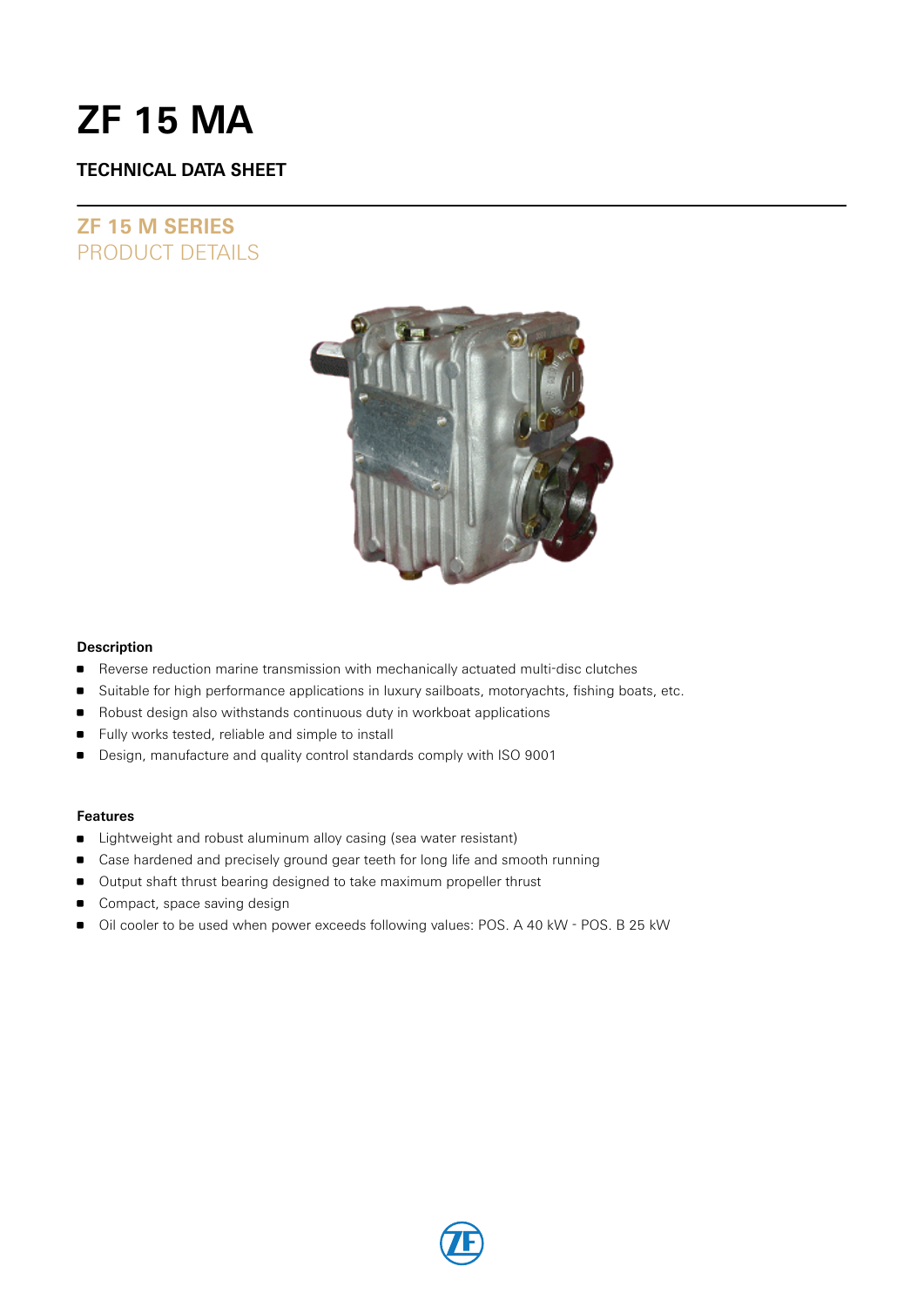# **ZF 15 MA**

## **RATINGS**

| Ratios                                 |         |               | Power Factor |                      |          |          | Input Power Capacity |    |          | Max. | Max. | Max.       |
|----------------------------------------|---------|---------------|--------------|----------------------|----------|----------|----------------------|----|----------|------|------|------------|
| 'A' Pos                                | 'B' Pos | kW/RPM hp/RPM |              | kW                   | hp       | kW       | hp                   | kW | hp       | kW   | hp   | <b>RPM</b> |
| Pleasure Duty - Diesel <sup>12</sup>   |         |               | 3000 RPM     |                      | 3600 RPM |          | 3800 RPM             |    |          |      |      |            |
| 1.875                                  | 1.955   | 0.0152        | 0.0204       | 46                   | 61       | 55       | 73                   | 55 | 73       | 55   | 73   | 5000       |
| 2.136                                  | .955    | 0.0131        | 0.0176       | 39                   | 53       | 47       | 63                   | 50 | 67       | 55   | 73   | 5000       |
| 2.632                                  | .955    | 0.0111        | 0.0149       | 33                   | 45       | 40       | 54                   | 42 | 57       | 55   | 73   | 5000       |
| Light Duty - Diesel <sup>12</sup>      |         |               |              |                      | 2800 RPM | 3000 RPM |                      |    | 3600 RPM |      |      |            |
| 1.875                                  | 1.955   | 0.0137        | 0.0184       | 38                   | 52       | 41       | 55                   | 49 | 66       | 50   | 67   | 5000       |
| 2.136                                  | .955    | 0.0118        | 0.0158       | 33                   | 44       | 35       | 47                   | 42 | 57       | 50   | 67   | 5000       |
| 2.632                                  | 1.955   | 0.0099        | 0.0133       | 28                   | 37       | 30       | 40                   | 36 | 48       | 50   | 67   | 5000       |
| Medium Duty - Diesel <sup>12</sup>     |         |               |              | 2100 RPM<br>2500 RPM |          |          | 2800 RPM             |    |          |      |      |            |
| 1.875                                  | 1.955   | 0.0121        | 0.0162       | 25                   | 34       | 30       | 41                   | 34 | 45       | 46   | 61   | 5000       |
| 2.136                                  | 1.955   | 0.0111        | 0.0149       | 23                   | 31       | 28       | 37                   | 31 | 42       | 46   | 61   | 5000       |
| 2.632                                  | 1.955   | 0.0097        | 0.0130       | 20                   | 27       | 24       | 33                   | 27 | 36       | 46   | 61   | 5000       |
| Continuous Duty - Diesel <sup>12</sup> |         |               |              |                      | 1800 RPM |          | 2300 RPM             |    | 2600 RPM |      |      |            |
| 1.875                                  | 1.955   | 0.0115        | 0.0154       | 21                   | 28       | 26       | 35                   | 30 | 40       | 40   | 53   | 5000       |
| 2.136                                  | .955    | 0.0103        | 0.0138       | 19                   | 25       | 24       | 32                   | 27 | 36       | 40   | 53   | 5000       |
| 2.632                                  | 1.955   | 0.0094        | 0.0126       | 17                   | 23       | 22       | 29                   | 24 | 33       | 40   | 53   | 5000       |

\* Special Order Ratio

Footnotes:

<sup>12</sup> Reduced power capacity by the following shock factors: 1 cylinder engine  $\div$  1.25, 2 cylinder engine ÷ 1.20, 3 cylinder engine ÷ 1.15

'A' Pos: Continuous running position

'B' Pos: Reverse position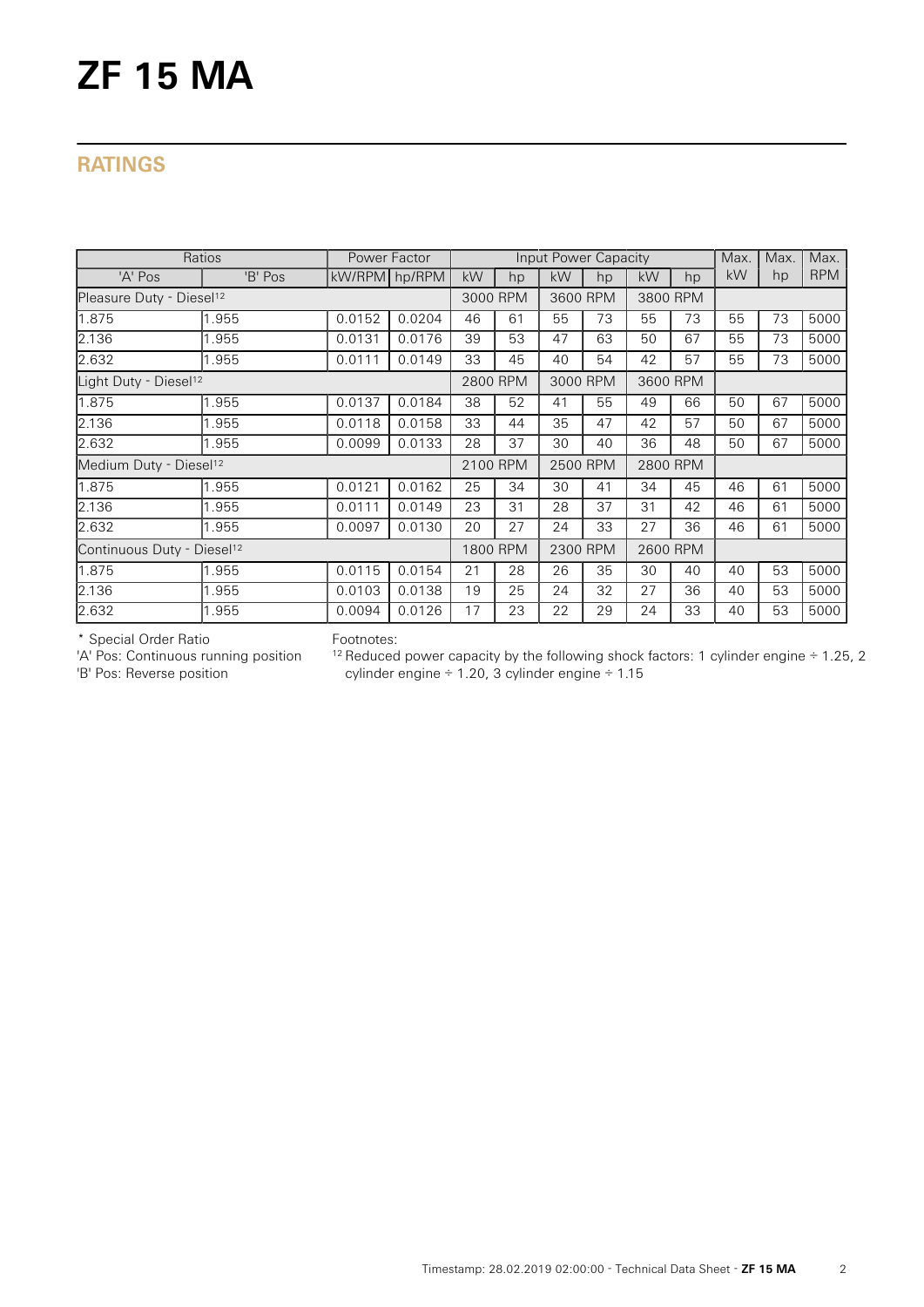# **ZF 15 MA**

## **DIMENSIONS**



| $\sqrt{}$                | B <sub>1</sub>                                  | <b>B2</b>   |                   | H <sub>2</sub> |                    |      |  |  |  |  |  |
|--------------------------|-------------------------------------------------|-------------|-------------------|----------------|--------------------|------|--|--|--|--|--|
| Millimeter (mm)          |                                                 |             |                   |                |                    |      |  |  |  |  |  |
| 91.8                     | 133.0<br>78.2<br>142.0<br>193.0<br>80.0<br>60.0 |             |                   |                |                    |      |  |  |  |  |  |
| lnch (in)                |                                                 |             |                   |                |                    |      |  |  |  |  |  |
| 3.61                     | 3.15                                            | 5.24        | 3.08              | 5.59           | 7.6                | 2.36 |  |  |  |  |  |
| Angle (°)<br>Weight (kg) |                                                 | Weight (lb) | Amount of Oil (I) |                | Amount of Oil (qt) |      |  |  |  |  |  |
| Χ                        |                                                 | 14          | 30                | 0.56           |                    | 0.6  |  |  |  |  |  |

# **BELL HOUSING DIMENSIONS**

| Name             | A                               |    | B                              |      | C            |      | L <sub>3</sub> |      | <b>Bolt Holes</b> |                 |      |
|------------------|---------------------------------|----|--------------------------------|------|--------------|------|----------------|------|-------------------|-----------------|------|
|                  |                                 |    |                                |      |              |      |                |      | No.               | <b>Diameter</b> |      |
|                  | mm                              | in | mm                             | in   | mm           | in   | mm             | in   |                   | mm              | in   |
| SAE 4            | 861.95 14.25 381.0              |    |                                | 15.0 | 403.23 15.88 |      | 33.0           | 1.3  | 12                | 10.32           | 0.41 |
| SAE 5            | 814.33 12.38 333.38 13.13 355.6 |    |                                |      |              | 14.0 |                |      | 8                 | 10.32           | 0.41 |
| SAE <sub>6</sub> | 266.7                           |    | 10.5 285.75 11.25 307.98 12.13 |      |              |      |                |      | 8                 | 10.32           | 0.41 |
| B/W              |                                 |    |                                |      |              |      | 15.0           | 0.59 |                   |                 |      |
| Yanmar JH        |                                 |    |                                |      |              |      |                |      |                   |                 |      |



# **OUTPUT FLANGE DIMENSIONS**

|       |      |    |                         |    |                         |      |      | <b>Bolt Holes</b>   |      |      |  |
|-------|------|----|-------------------------|----|-------------------------|------|------|---------------------|------|------|--|
|       |      |    |                         |    |                         |      |      | Diameter (E)<br>No. |      |      |  |
| mm    | ın   | mm | $\overline{\mathsf{I}}$ | mm | $\overline{\mathsf{I}}$ | mm   |      |                     | mm   |      |  |
| 102.0 | 4.02 |    | $82.5$   3.25   63.5    |    | 2.5                     | 10.0 | 0.39 |                     | 10.5 | 0.41 |  |